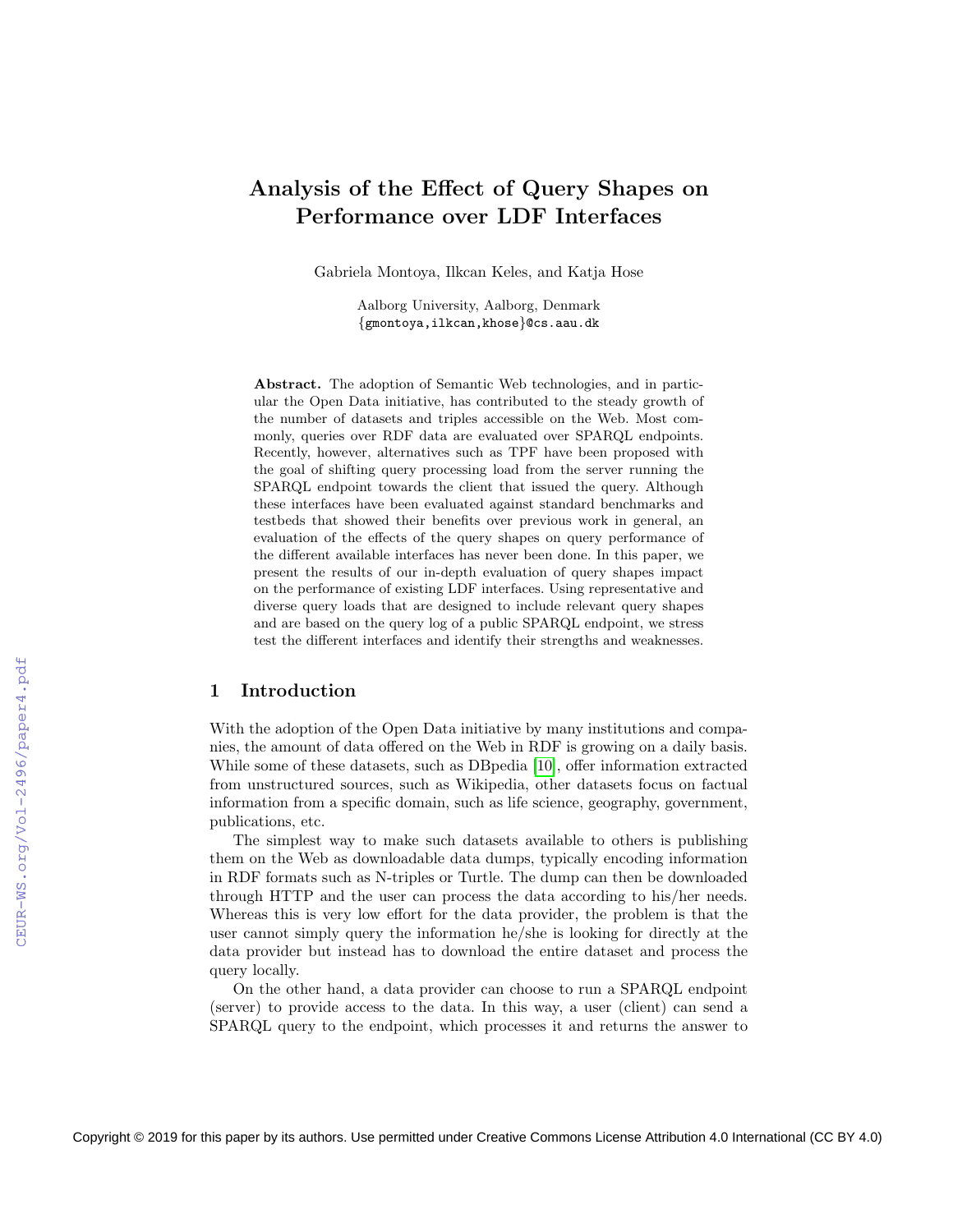the query. The advantage for the user in this setting is that it requires very little effort from the user. The price, however, is a relatively high load at the server running the endpoint as it has to process the entire query. If too many clients send queries concurrently or if the server is processing complex queries, query response time increases and/or the endpoint might even become unavailable for some time.

To address this bottleneck, the Triple Pattern Fragments (TPF) interface [\[18\]](#page-15-0) was proposed. To achieve the goal of better sharing the query load between clients and servers, the server is stripped from any higher-level query functionality and is only able to process single triple pattern requests. Any other query processing tasks, in particular processing joins, filters, grouping, are exclusively handled by the client. In doing so, the TPF interface increases availability and throughput at the server side. brTPF [\[8\]](#page-15-1) then extends TPF by allowing the client to not only send a single triple pattern to the server but also include a sequence of bindings for the variables in the triple pattern. This makes it possible to send bindings obtained from intermediate results of a SPARQL query at the client and to reduce the number of HTTP requests that need to be sent to the server.

The trade-offs of using different LDF interfaces have been explored within the Linked Data Fragment (LDF) framework [\[18\]](#page-15-0). LDF interfaces are interfaces that provide access to RDF data, such as data dumps, SPARQL endpoints, TPF and brTPF. Even if a formal framework for comparing LDF interfaces in terms of their expressiveness and complexity is proposed by Hartig et al. [\[9\]](#page-15-2), there are only very few empirical evaluations that compare LDF interfaces, and they are not extensive enough. Although the literature [\[8,](#page-15-1) [9,](#page-15-2) [13,](#page-15-3) [18\]](#page-15-0) provides some analysis of the general behavior of available interfaces for RDF data, in particular SPARQL endpoints, TPF, and brTPF, none of them provides a detailed analysis that tries to find out which interface performs best for a specific query shape and what the advantages of an interface over another interface are for processing a specific query shape.

In this paper, we therefore provide an extensive empirical evaluation of available LDF interfaces (SPARQL endpoint, TPF, and brTPF) using a real query load sent to the DBpedia SPARQL endpoint [\[11\]](#page-15-4). In contrast to existing analyses, we decided to use a real query log instead of a synthetic benchmark to reflect real user behavior. In summary, this paper makes the following contributions: (i) A survey of coverage and shortcomings of existing evaluations of LDF interfaces, (ii) Definition of representative and diverse query loads that facilitates an in-depth analysis of the effect of query shapes on LDF interfaces, and (iii) Extensive evaluation of LDF interfaces analyzing how much the query shapes influence the performance of available LDF interfaces.

This paper is organized as follows. Section [2](#page-2-0) summarizes existing evaluations of LDF interfaces and highlights their shortcomings. Section [3](#page-3-0) defines the experimental setup, including the characterization of representative queries from logs of public endpoints. Section [4](#page-7-0) presents our experimental results and an extensive discussion, and finally Section [5](#page-14-0) concludes the paper with a summarization of our most important findings.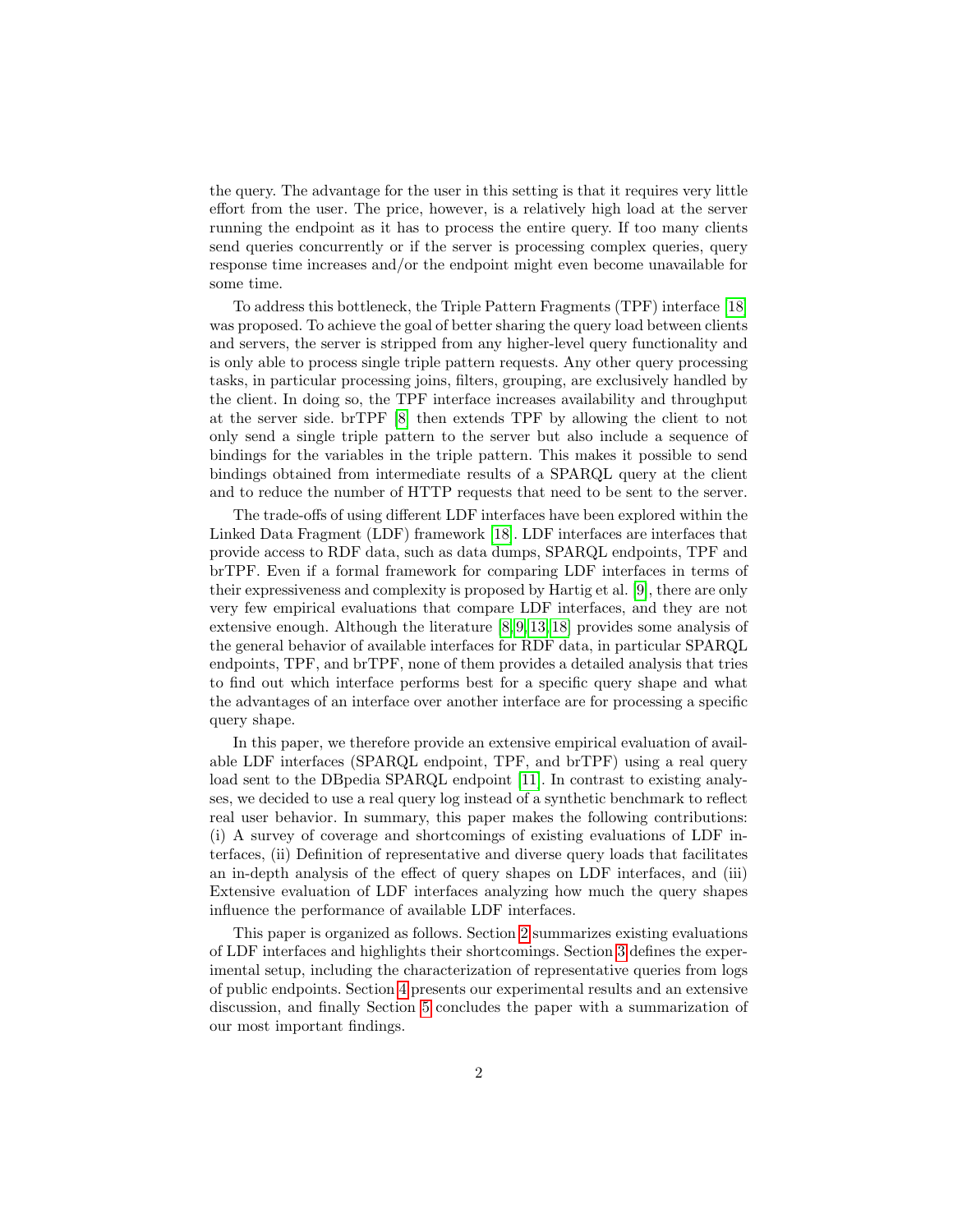## <span id="page-2-0"></span>2 Existing Interfaces and Evaluations

In this paper, we focus on the most popular interfaces proposed for querying RDF datasets: SPARQL endpoints, Triple Pattern Fragments (TPF) [\[18\]](#page-15-0), and bindings-restricted Triple Pattern Fragments (brTPF) [\[8\]](#page-15-1). SPARQL endpoints are most convenient for clients as they can submit complete SPARQL queries and simply receive the answer to the query – the complete query load is on the server side (SPARQL endpoint). Furthermore, SPARQL endpoints support the complete SPARQL specification [\[5\]](#page-15-5). On the other hand, allowing clients to issue complex SPARQL queries might require considerable resources in terms of CPU and main memory at the server. Processing multiple such queries concurrently might result in considerable delays or in the worst case non-availability of the server. A survey of public SPARQL endpoints [\[2\]](#page-15-6) shows that only 32.2% of endpoints are capable of providing 99% to 100% availability during the 27-month long monitoring.

The TPF interface [\[18\]](#page-15-0) was proposed to address the availability issue of SPARQL endpoints by better sharing the query processing load between server and clients. A TPF server is only capable of handling triple pattern requests. In other words, it receives a triple pattern from a client and returns the triples of the hosted knowledge graph matching the input triple pattern. The client then takes care of all other query processing tasks, such as joining, filtering, grouping, query optimization and decomposition, and sending triple pattern requests to the servers. The TPF interface has been evaluated against SPARQL endpoints based on Jena Fuseki and Virtuoso [\[6\]](#page-15-7) using an instance of the Berlin SPARQL Benchmark (BSBM) dataset [\[3\]](#page-15-8) that contains 100 millions triples [\[18\]](#page-15-0). The experiments show that the CPU load on the server is lower and the CPU load on the client is higher for TPF interfaces compared to SPARQL endpoints. Moreover, the network load between the server and the client increases since the client has to issue several HTTP requests to process a single SPARQL query. Verborgh et al. [\[18\]](#page-15-0) also provide an experiment to assess the performance of TPF on a real-world knowledge graph by executing different queries obtained from the DBpedia SPARQL benchmark (DBSB) [\[14\]](#page-15-9) on three knowledge bases containing 14 million triples, 52 million triples, and 377 million triples, respectively. In this last experiment, TPF was the only interface assessed and no results regarding the execution of these queries against SPARQL endpoints were provided. This experiment shows that the query processing time of TPF has a high variance between queries with different keywords. Queries with keywords like UNION, FILTER, and OPTIONAL are quite expensive using TPF since the TPF client implementation used does not provide a good query plan for such queries. Moreover, the experiments presented do not pay any particular attention to the shape of the issued query. For this reason, the effect of the shape of the issued query on TPF remains unknown.

brTPF [\[8\]](#page-15-1) extends TPF by adding a sequence of bindings to the triple pattern requests to reduce the overall number of HTTP requests necessary to answer a query. brTPF was evaluated against TPF using the WatDiv dataset and queries generated by the associated stress testing tools [\[1\]](#page-15-10). Specifically, a syn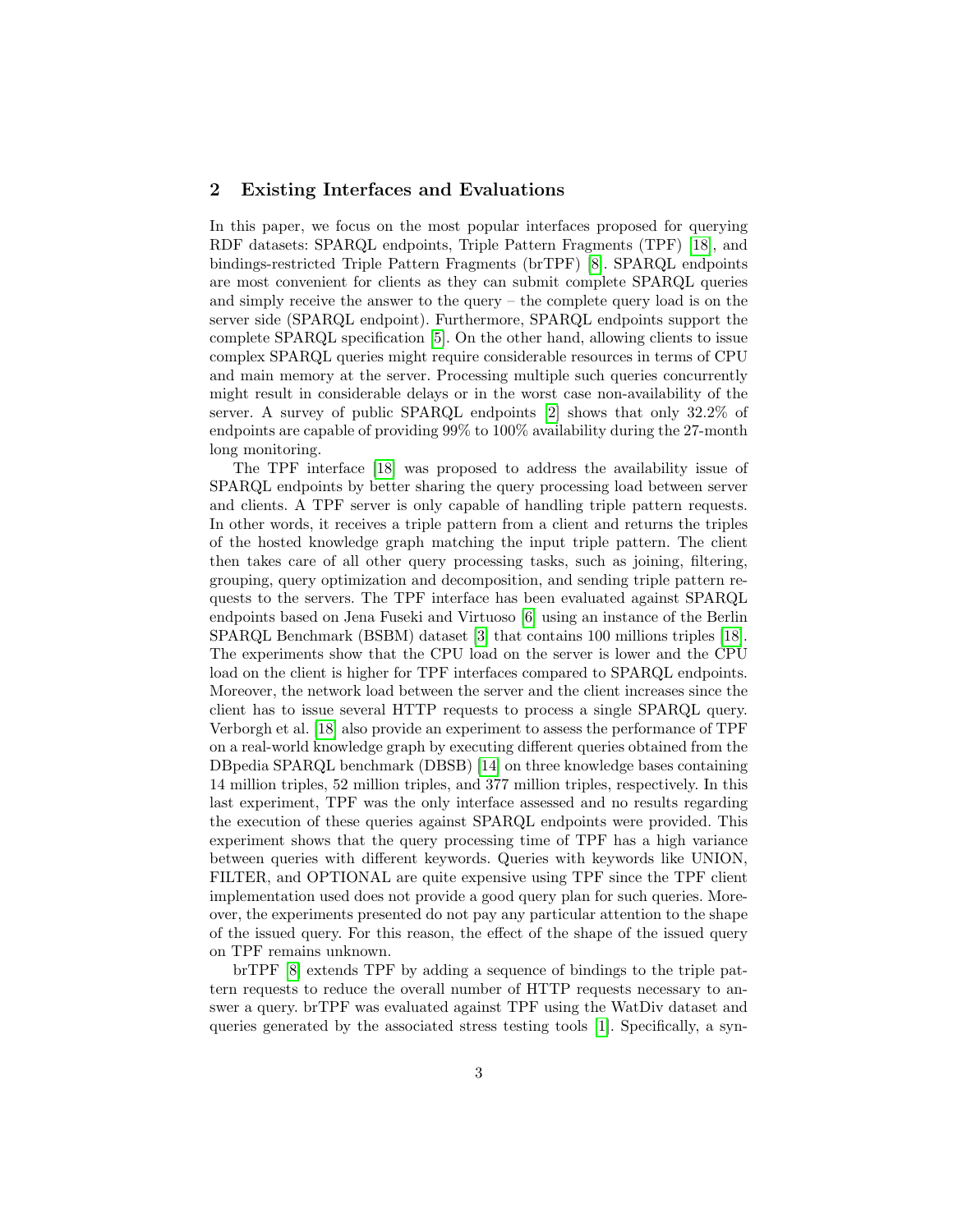thetic knowledge graph with 10 million triples (published also on the project website) is used for evaluation. A total of 145 BGP queries and a total of 12, 400 queries are used for single-client experiments and multi-client experiments, respectively. Up to 64 clients are used for multi-client experiments. The experimental evaluation demonstrates that brTPF has a better query throughput and less network overhead compared to TPF in both settings.

Aside from proposing WatDiv dataset and stress testing tools, Aluc et al. [\[1\]](#page-15-10) also present an experimental evaluation of SPARQL endpoints including Virtuoso and 4store. The experimental evaluation shows that the query processing performance of the endpoints differs a lot with respect to the queries. In order to see the effect of query characteristics on the performance of the endpoints, they group queries with respect to their selectivity and their structure. They only consider linear and star/snowflake structures. Selectivity-based characterization of queries requires a dynamic analysis and it is quite expensive. Moreover, a systematical evaluation of the effect of shapes on the query processing performance is missing in the literature. For these reasons, we choose to consider query shapes that can be determined via static analysis in this work.

Existing evaluations between TPF and brTPF are limited to WatDiv and do not analyze the influence of particular query shapes. Instead, only average times over sets of queries are reported. However, a solution that works well on average does not necessarily work best on all types of queries.

# <span id="page-3-0"></span>3 Evaluation Setup

In this section, we present our experimental setup covering datasets and queries, query loads, interfaces, hardware setup, and evaluation metrics.

Dataset and Queries. For our study, we use the USEWOD 2016 research dataset  $[11]$ <sup>[1](#page-3-1)</sup> that contains query logs from the public DB pedia interfaces: SPARQL endpoint and TPF server. We use SPARQL queries sent to the DBpedia SPARQL endpoint. The USEWOD dataset covers the query logs of 20 randomly selected days between July, 2015 and November, 2015 (43 GBs) containing nearly 10 million unique select queries. We do not use existing benchmarks that generate synthetic queries such as [\[1,](#page-15-10) [3\]](#page-15-8) since the generated queries do not sufficiently reflect the characteristics of queries executed by actual users of the SPARQL endpoints. This can be observed for instance in a recent finegrained evaluation done by Saleem et al. [\[16\]](#page-15-11). Moreover, we also do not use existing benchmarks based on user query logs such as [\[14,](#page-15-9)[15\]](#page-15-12) since they focus on generating query loads that cover all queries and SPARQL keywords present in the query log, while our focus is studying the different query shapes found in the query logs. Moreover, some of the studied systems (e.g., current implementation of TPF) do not support all the SPARQL keywords present in the query loads

<span id="page-3-1"></span> $\overline{1}$  As indicated in the USEWOD 2016 dataset, we use the DBpedia 3.9 dataset. It is available at <http://downloads.dbpedia.org/3.9/en/>. We loaded DBpedia 3.9 dataset to all of the endpoints and removed the triples that created problems in any of the endpoints we use. At the end, our dataset contains 351, 590, 668 triples.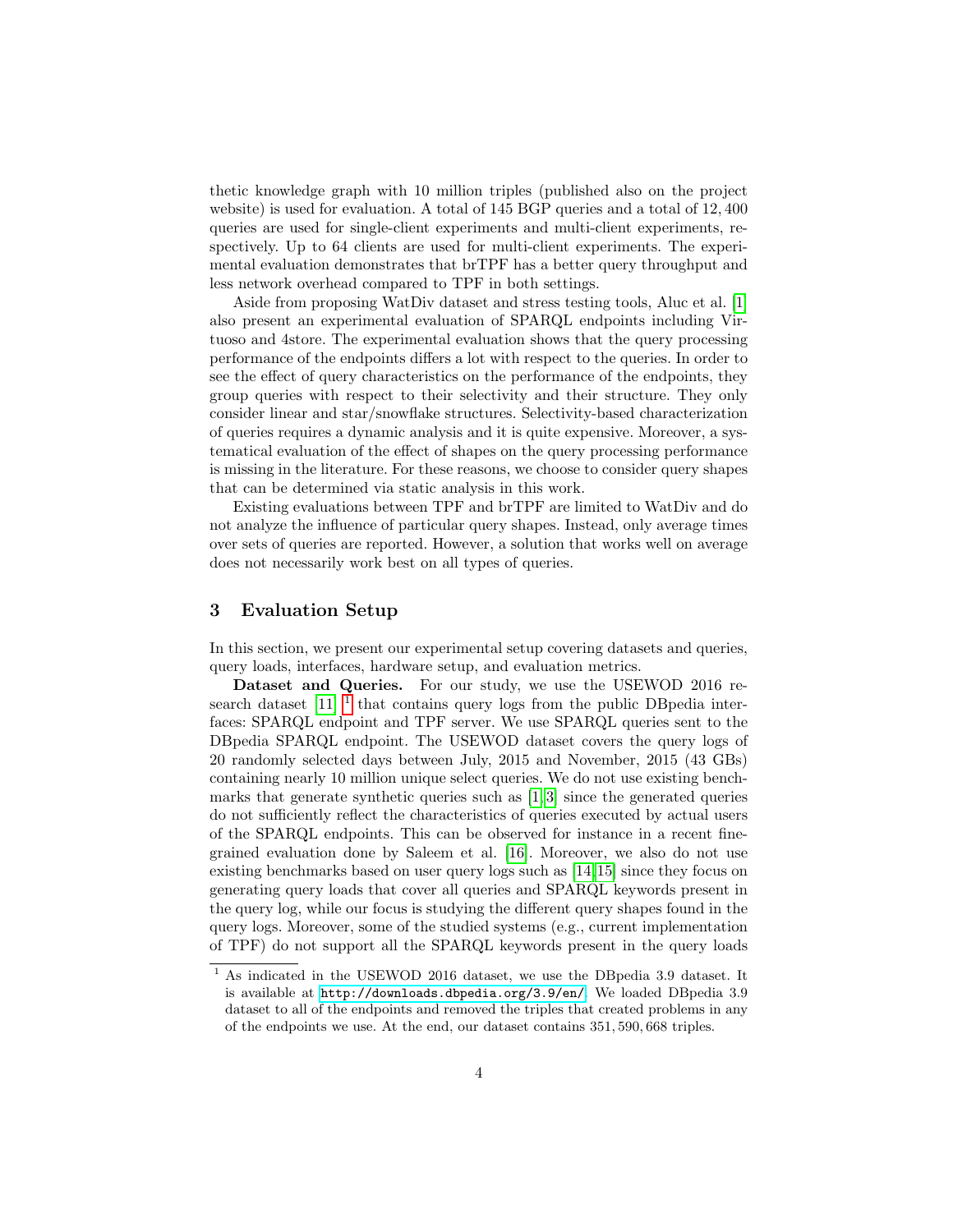generated by these benchmarks. Therefore, we target BGPs, OPTIONALs and FILTERs in order to compare all three interfaces (SPARQL, TPF, and brTPF).

<span id="page-4-0"></span>

| Query Shape Description |                                                                                                                | Example          |  |
|-------------------------|----------------------------------------------------------------------------------------------------------------|------------------|--|
| EDGE                    | single triple pattern                                                                                          | ?x p ?v          |  |
| <b>CHAIN</b>            | triple patterns are chained together with $ 2x  \approx 2y \approx 2$ is                                       |                  |  |
|                         | object-subject joins                                                                                           |                  |  |
| <b>CYCLE</b>            | as CHAIN but with an additional join be- $ 2x p1 \nvert y \nvert y p2 \nvert x$                                |                  |  |
|                         | tween the first and last triple pattern                                                                        |                  |  |
| <b>STAR</b>             | all triple patterns share a join variable either $(2x p1 ?y . 2x p2 ?z . 2x$                                   |                  |  |
|                         | as subject or as object                                                                                        | p3.2w            |  |
| TREE                    | no EDGE, CHAIN or STAR, without cycles $2x p1 2y$ . $2x p2 2z$ . $2z$                                          |                  |  |
|                         |                                                                                                                | p3 ?w . ?z p4 ?v |  |
| <b>FLOWER</b>           | CHAINS, TREES and PETALS with a com- $ ?x p1 ?y . ?y p2 ?z$ .                                                  |                  |  |
|                         | mon join variable. A petal includes multiple $?\mathbf{x}$ p3 $?\mathbf{w}$ . $?\mathbf{w}$ p4 $?\mathbf{z}$ . |                  |  |
|                         | disjoined CHAINs between the same pair of $2x$ p5 $2v$ . Tv p6 $2u$                                            |                  |  |
|                         | variables                                                                                                      |                  |  |

Table 1: Description of the Query Shapes

A recent study [\[4\]](#page-15-13) provides structural and shape analysis for all the queries in the USEWOD 2016 research dataset [\[11\]](#page-15-4). According to this analysis, six shapes are the most common shapes in query logs: EDGE, CHAIN, CYCLE, STAR, TREE, and FLOWER. Query shapes are described in Table [1.](#page-4-0) For our study, we only consider unique select queries of these types that do not have any syntactical errors according to the SPARQL specification. Moreover, we also consider structural characteristics such as the use of operators JOIN, OPTIONAL, and FILTER, use of variables as predicates, whether the used filters are safe and simple and whether the used OPTIONAL clauses are well-designed and tractable in line with Bonifati et al. [\[4\]](#page-15-13). A safe filter only includes variables used in its graph pattern, while simple filters include only one variable or correspond to  $X = Y$  with X, Y being variables. Well designed OPTIONAL clauses only join graph patterns using variables that are always bound (in the left operand), while tractable OPTIONAL clauses include at most one join variable between their operands. In this study, we focus on the queries that do not have any variables as predicates, and that contains only safe simple FILTER clauses and welldesigned and tractable OPTIONAL clauses. In other words, we focus on queries with tractable graph patterns and there are 4, 337, 181 such queries contained in the USEWOD 2016 dataset.

Table 2: Shapes of Queries

| Query Shape   |           | Total Relevant |  |
|---------------|-----------|----------------|--|
| <b>CHAIN</b>  | 832,873   | 171,244        |  |
| <b>CYCLE</b>  | 73        | 31             |  |
| <b>EDGE</b>   | 3,189,874 | 1,275,313      |  |
| <b>FLOWER</b> | 3,209     |                |  |
| <b>STAR</b>   | 274,678   | 8,657          |  |
| <b>TREE</b>   | 36,474    | 358            |  |

<span id="page-4-1"></span>For these 4, 337, 181 queries, we examined their shapes and the findings are listed in Table [2.](#page-4-1) The total number corresponds to the number of queries with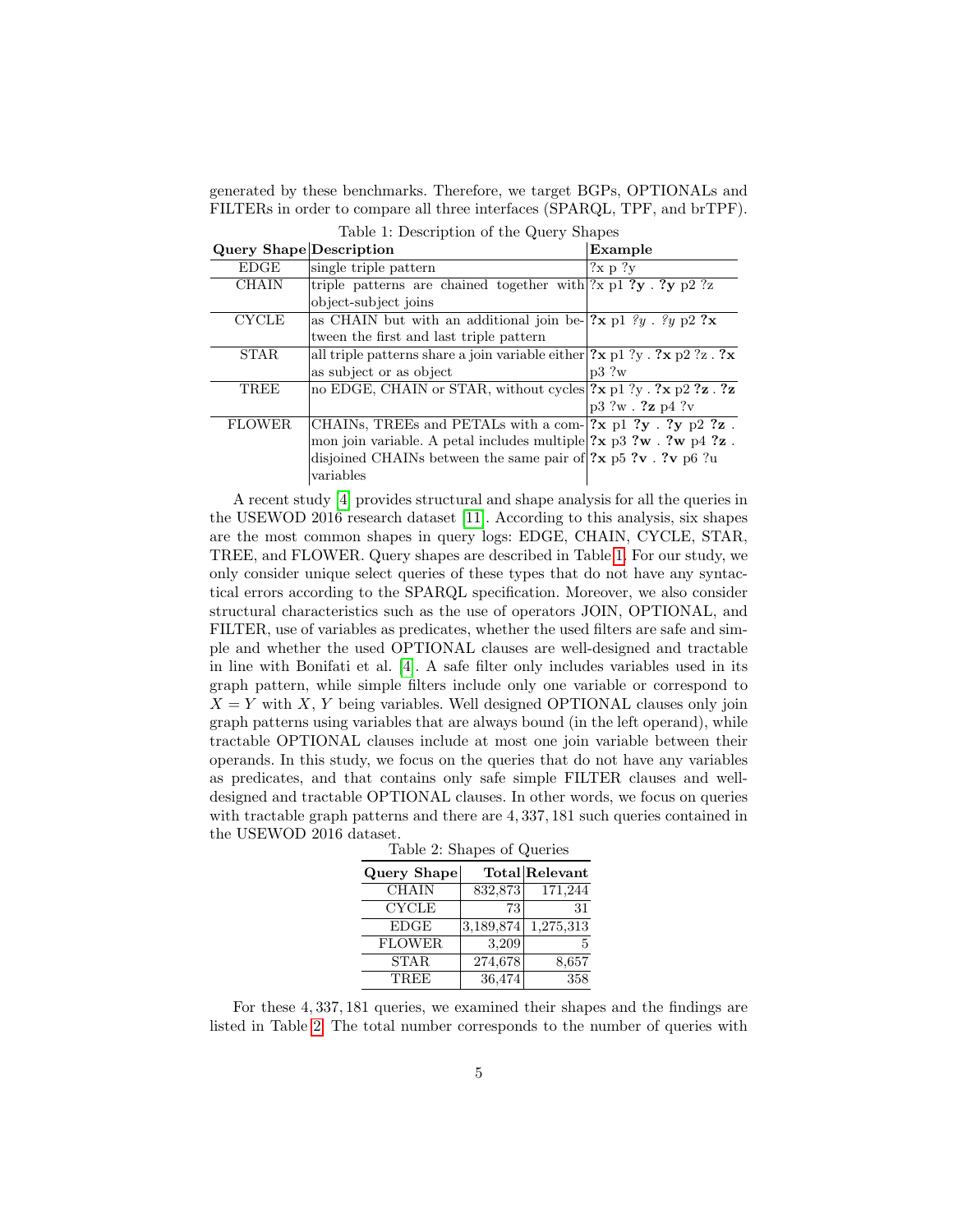this shape. We exclude queries with empty answers and queries that are not supported by existing implementations to allow for a more interesting performance study of existing LDF interface implementations using these queries. Existing implementations of TPF and brTPF do not support features such as VALUES, subqueries, REGEX expressions with three arguments, aggregations, functions on RDF terms (e.g., isLiteral), and functions on strings (e.g., UCASE). Moreover, some predicates such as bif:contains are only supported by Virtuoso. We refer to the remaining queries as relevant queries. The number of relevant queries for our study is shown in the rightmost column of Table [2.](#page-4-1) Some query shapes had considerably fewer queries that have answers and are supported by existing implementations. An example is queries with FLOWER shape, where 3,108 out of 3,209 queries include the predicate bif:contains that is only supported by Virtuoso. After we determine the set of relevant queries, we remove modifiers DISTINCT, ORDER BY, LIMIT and OFFSET from the queries with these modifiers. This is needed to focus on the evaluation of the graph patterns and to have a fair comparison between different interfaces. Since both TPF and brTPF are not optimized for these modifiers and use post-processing on the client-side to process queries with modifiers, we think it would be unfair to compare brTPF and TPF with SPARQL endpoints using such queries.

Query Loads. After determining the set of relevant queries, we continue with creating query loads for single-client and multiple-clients experiments. In line with [\[8\]](#page-15-1), we include experimental evaluation with multiple clients to assess how the number of clients concurrently accessing the interface affects the performance of the interface. Moreover, this set of experiments makes it possible to evaluate the interfaces under high load.

For the single-client experiments, we consider query loads of at most 100 random queries for each shape<sup>[2](#page-5-0)</sup>. In total, we have  $436$  queries distributed into 6 query loads, 1 for each shape: CHAIN, CYCLE, EDGE, FLOWER, TREE, and STAR.

For multiple-client experiments, we consider up to 64 clients as done by Hartig and Aranda in [\[8\]](#page-15-1). Experimental results, e.g. [\[8,](#page-15-1) [18\]](#page-15-0), demonstrate that the advantages of TPF and brTPF become visible even with 16 clients. For these experiments, instead of creating a separate query load for each shape, we create two query loads (Equal and Proportional) for each client that combine queries with different shapes. Both query loads are constructed by randomly drawing queries from different query shapes. The queries are drawn with respect to the uniform distribution for the Equal query load and with respect to the frequency distribution for the Proportional query load. In the uniform distribution, every shape has the same probability to be drawn, while in the frequency distribution the shape probability is proportional to the frequency of that shape in the relevant queries.

We want to make sure that the intersection of the query loads for different number of clients is empty since we do not want interfaces take advantage of

<span id="page-5-0"></span><sup>2</sup> For shapes with less than 100 queries, all the available queries are included in the query load.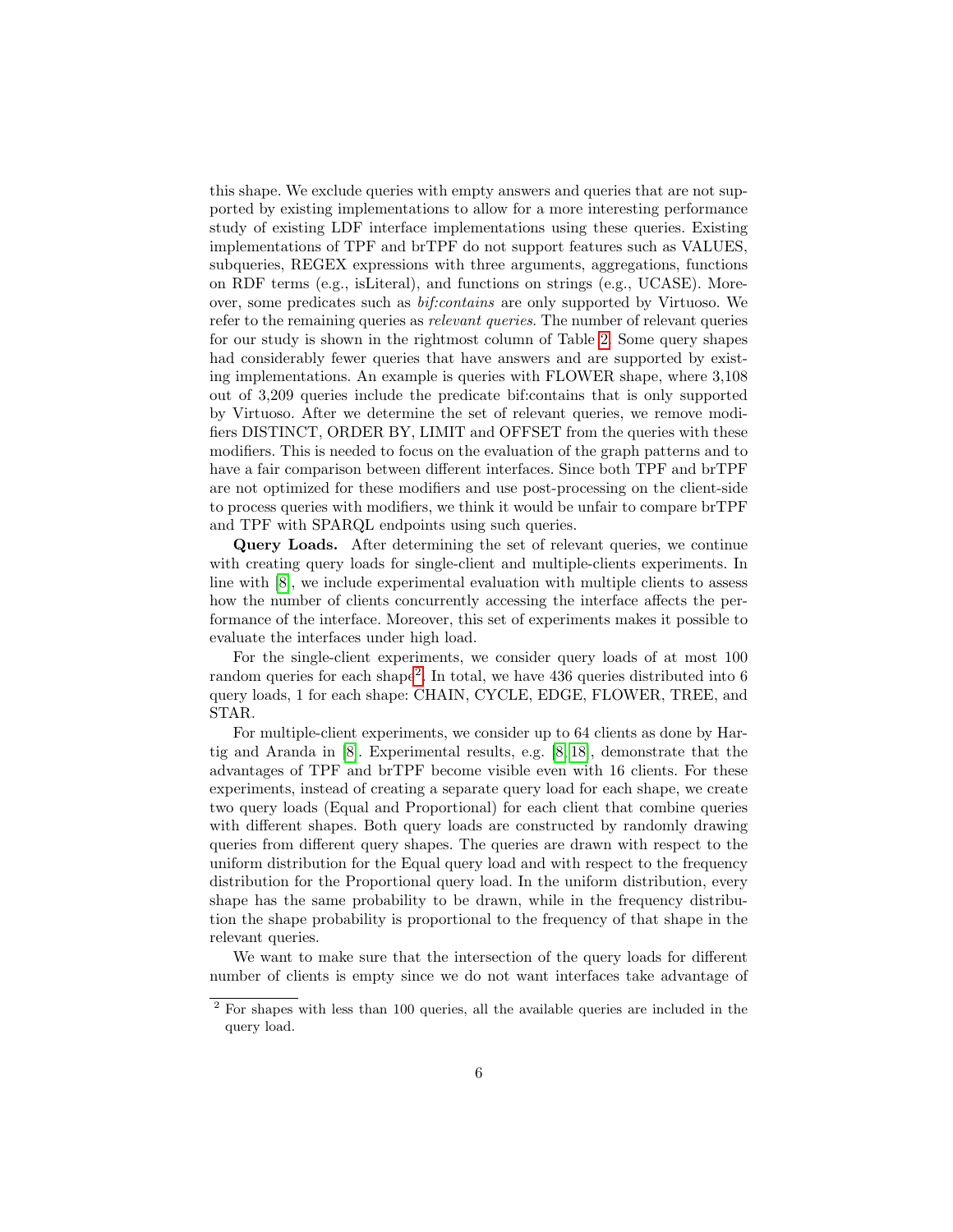caching during the experiments. For this reason, we considered only shapes with at least 6, 400 queries as we aimed to have 64 query loads with 100 queries to have experiments with 64 clients.

Interfaces and Implementations. In this paper, we focus on three interfaces for accessing RDF datasets: TPF [\[18\]](#page-15-0), brTPF [\[8\]](#page-15-1), and SPARQL endpoints. All the interfaces require a server and a client implementation. We use popular triple stores that rely on different data representations (binary RDF, RDMS, native graph database) as concrete server implementations for the SPARQL endpoint interface: Fuseki (HDT)<sup>[3](#page-6-0)</sup>, Virtuoso [\[6\]](#page-15-7) 7.2.5.3229-pthreads, and Blazegraph [\[17\]](#page-15-14) 2.1.5 Release Candidate version. Fuseki is used with default configuration[4](#page-6-1) . The file sizes for different triple stores are: 5.3G (HDT), 1.7G (HDT Index File), 21G (Virtuoso DB File), 34G (Blazegraph Journal File).

Because the brTPF server is only available in Java and to exclude the possibility that our results could be attributed to different implementations, we integrated brTPF into the latest available (and bug-free) TPF server  $(\text{Java})^5$  $(\text{Java})^5$ . We use that as the server implementation for TPF and brTPF. This implementation is based on the use of HDT files [\[7,](#page-15-15) [12\]](#page-15-16).

We use the nodeJS client from [\[8\]](#page-15-1) as brTPF client, and the nodeJS client from [\[18\]](#page-15-0) as TPF client<sup>[6](#page-6-3)</sup>. We use a node JS client from [\[13\]](#page-15-3) for SPARQL endpoints since we want to have a fair comparison between interfaces by relying on the same client infrastructure.

<span id="page-6-4"></span>

| Machine | Cores | RAM | OS. | Network Speed                                                                      |
|---------|-------|-----|-----|------------------------------------------------------------------------------------|
| Small   |       |     |     | $8 \times 2294.250 \text{ MHz}$ 64GB Ubuntu 16.04.1 LTS up to 10,000Mb/s           |
| Big     |       |     |     | $(64 \times 2294.176 \text{ MHz} 516 \text{GB}$ Ubuntu 14.04.6 LTS up to 1,000Mb/s |

Table 3: Machine configurations

Hardware Configuration. We use two machines with different configurations that are described in Table [3.](#page-6-4) For the experiments with a single client, the servers are deployed using docker<sup>[7](#page-6-5)</sup> containers in the big server and configured so that they will use up to 8GB of RAM and three cores, while the clients are run in the small machine and each client is set to use one core and up to 3GB of RAM. For the experiments with multiple clients, the servers are deployed using docker containers in the small machine and configured to use up to 21GB of RAM[8](#page-6-6) and three cores, while up to 64 clients are run in the big machine and each client is set to use one core and up to 3GB of RAM. Given the machine configurations,

<span id="page-6-0"></span><sup>3</sup> part of hdt-java, available at <https://github.com/rdfhdt/hdt-java> latest development version, February 17th, 2019

<span id="page-6-1"></span><sup>&</sup>lt;sup>4</sup> The configuration files for Virtuoso and Blazegraph are available in our project website: <http://qweb.cs.aau.dk/evaluation>

<span id="page-6-2"></span><sup>5</sup> The code of latest TPF server in Java is available at [https://github.com/](https://github.com/LinkedDataFragments/Server.java) [LinkedDataFragments/Server.java](https://github.com/LinkedDataFragments/Server.java).The code of the extended server is available at our project website

<span id="page-6-3"></span> $^6$  To the best of our knowledge, this is the only client publicly available

<span id="page-6-5"></span><sup>7</sup> <https://www.docker.com/>

<span id="page-6-6"></span><sup>8</sup> Virtuoso was not able to handle 64 clients with less RAM and lower bounds set by the configuration file failed to have any impact on restricting the RAM usage.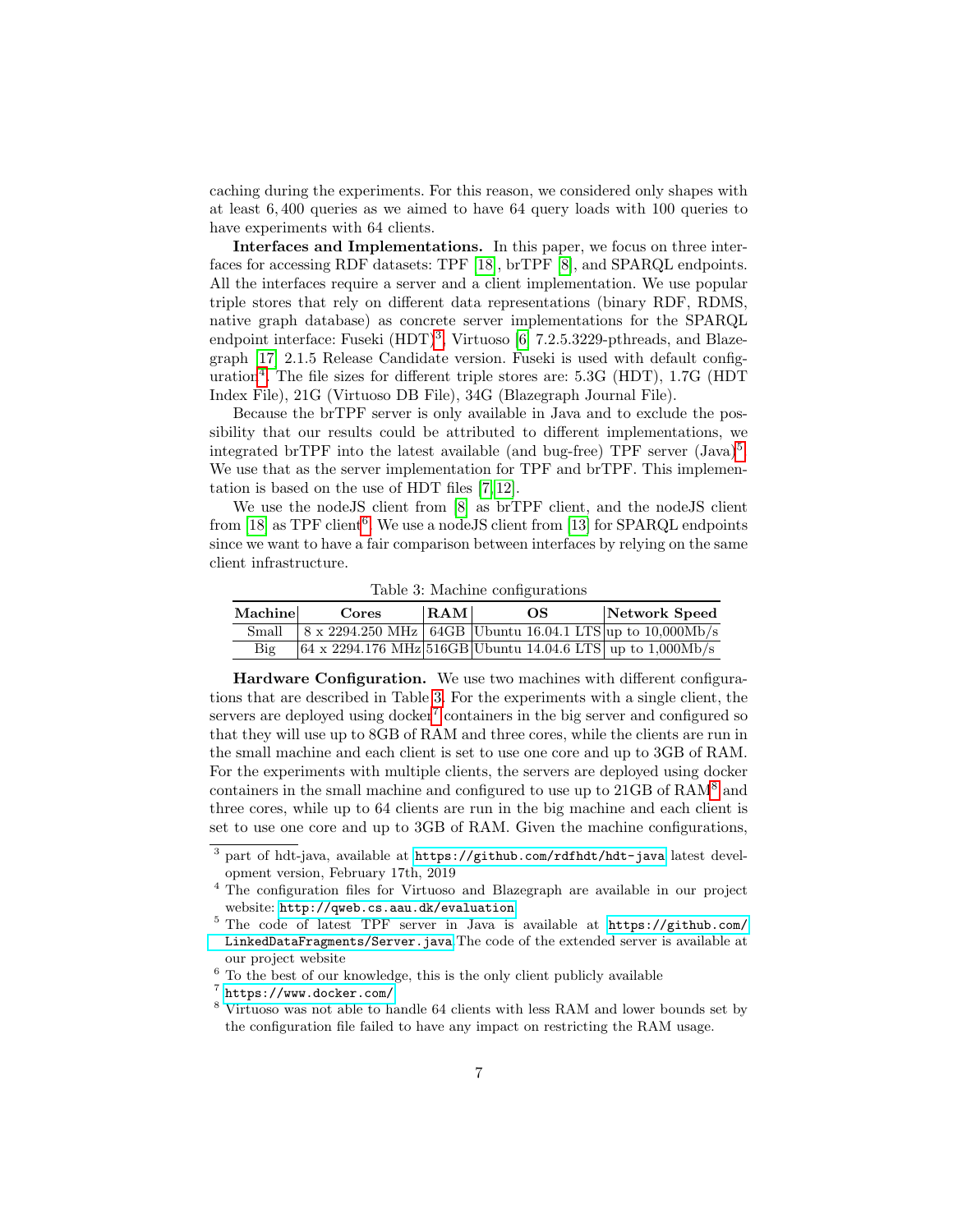cf. Table [3,](#page-6-4) there are enough resources available for all the clients and servers configured as described above. We use a low-latency network  $\langle \langle 1 \rangle$ .

Evaluation Metrics. In the experimental evaluation we refer to SPARQL endpoints, TPF server and brTPF server as server. To evaluate the different approaches, we use the following measures:

- Execution Time (ET): the time elapsed between issuing the query and getting the query results (with a timeout of five minutes),
- Number of HTTP requests (NH): the number of HTTP requests sent to the the server,
- Server Load (SL): the CPU percentage used by the TPF server, brTPF server, and SPARQL endpoints during query processing. The CPU percentage is measured using the statistics docker provides regarding docker containers via docker stats command with a frequency of 30 seconds. It might go up to 300% (as each server has 3 cores) and the reported load is the average CPU percentage throughout processing all queries within a query load,
- Number of Retrieved kBs (NRKB): the number of kilobytes transferred from the server to the client during query execution,
- Number of Sent kBs (NSKB): the number of kilobytes transferred from the client to the server during query execution,
- Number of Timed out Queries (NTQ): the number of queries that do not complete their execution within five minutes.

# <span id="page-7-0"></span>4 Evaluation Results

In this section, we present the results of the single-client and multiple-client ex-periments<sup>[9](#page-7-1)</sup>. We performed experiments using: Blazegraph endpoint (e\_B), Fuseki endpoint (e $\mathbb{F}$ ), and Virtuoso endpoint (e $\mathbb{V}$ ), brTPF server (brtpf), and TPF server (tpf).

### 4.1 Preliminary Experiments

Surprisingly, we encountered several problems in our preliminary experiments when executing the generated query loads: queries that aborted with errors, queries with inconsistent results across systems, and timed-out queries. Figure [1](#page-8-0) shows an overview of such queries. Including aborted and timed-out queries in our results can negatively impact the performance, data transfer, and server usage metrics of the systems that completed the execution of the queries with-out any problems<sup>[10](#page-7-2)</sup>. Hence, we present the metrics obtained by excluding the problematic queries.

We assessed the reasons why we obtain different results across systems. Problems include incorrect evaluation of queries with OPTIONALs involving BGPs

<span id="page-7-1"></span> $\sqrt[9]{\frac{1}{9}}$  The complete evaluation results are available at our project website: [http://qweb.](http://qweb.cs.aau.dk/evaluation) [cs.aau.dk/evaluation](http://qweb.cs.aau.dk/evaluation)

<span id="page-7-2"></span> $10$  Figures showing the effect of including queries with consistent answers are available in our project website.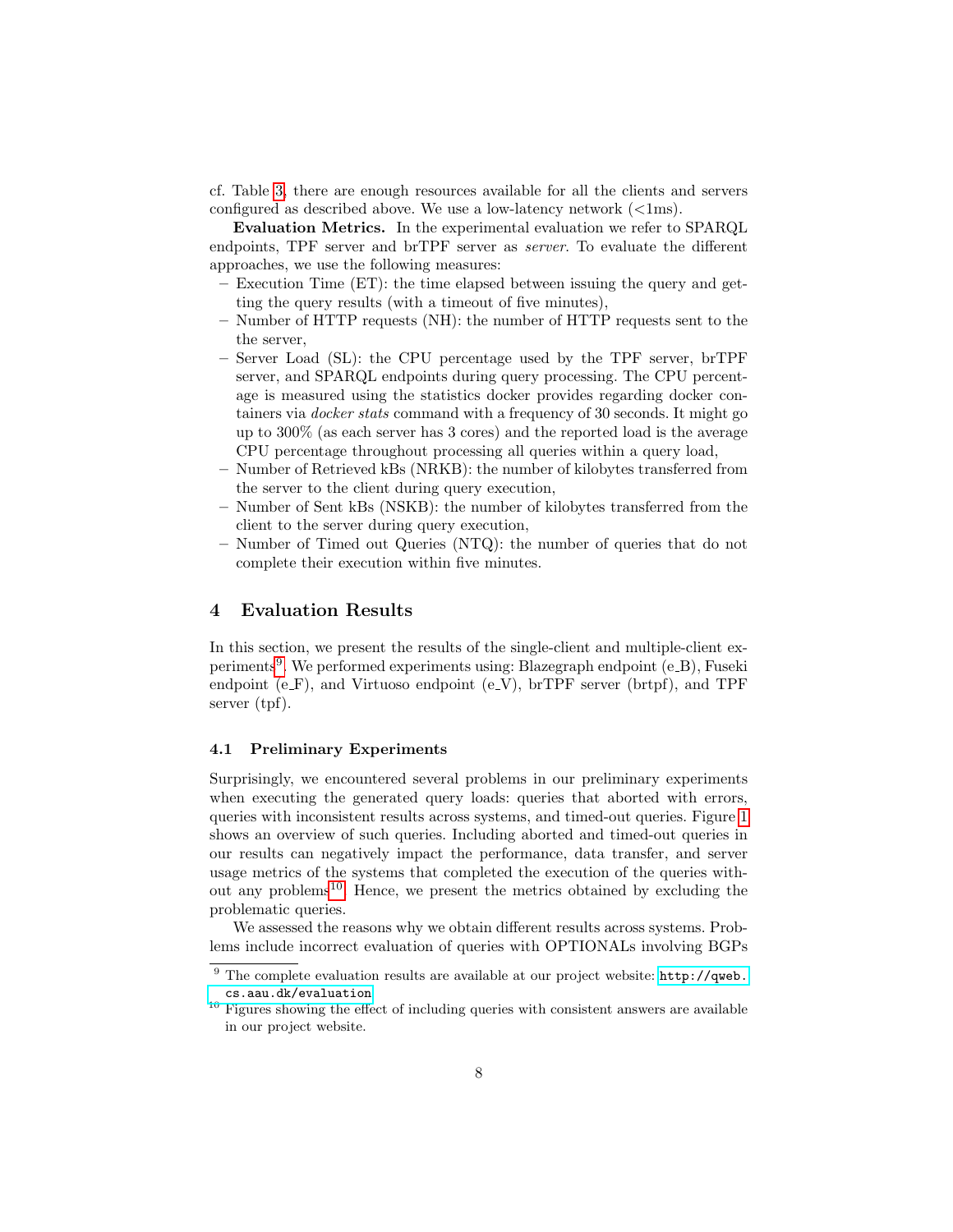<span id="page-8-0"></span>

Fig. 1: Number of queries aborted with error (NAQ), timed out (NTQ), or with different number of answers (NDAQ)

with more than one triple pattern (TPF), incorrect evaluation of queries with nested OPTIONALs (TPF and brTPF), fragment pages missing control elements that prevent accessing the second page of a fragment (the brTPF client implementation), evaluation of property paths that do not follow the standard set semantics (Virtuoso).

It is important to note that queries with the lowest number of triple patterns, e.g., EDGE-shaped queries, have no queries with different answers across the systems, while queries with higher numbers of triple patterns, e.g., TREE-shaped or STAR-shaped queries, amount to 14 of the total 16 queries (across all query loads) with different answers across systems. Therefore, studying queries with a higher numbers of triple patterns and diverse shapes allows for identifying some limitations of existing implementations of the different interfaces.

<span id="page-8-1"></span>

<span id="page-8-3"></span><span id="page-8-2"></span>Fig. 2: Number of Triple Patterns (TPs), Basic Graph Patterns (BGPs), Optionals, and Filters, Mean and Standard Deviation (Stdev) BGP-restricted Triple Pattern Selectivity (Sel)

After removing the 16 queries mentioned above, Figure [2](#page-8-1) shows some structural and data-driven characteristics of the queries in each query load. The query loads with higher diversity for these characteristics are CHAIN and TREE. TREE includes the higher number of OPTIONAL clauses and consequently the higher number of BGPs. CHAIN and TREE include queries with more diverse BGP-restricted triple pattern selectivity. For a BGP  $bgp = \{tp_1, tp_2, ..., tp_n\},\$ the BGP-restricted triple pattern selectivity of  $bgp$  for  $tp_i$  indicates the pro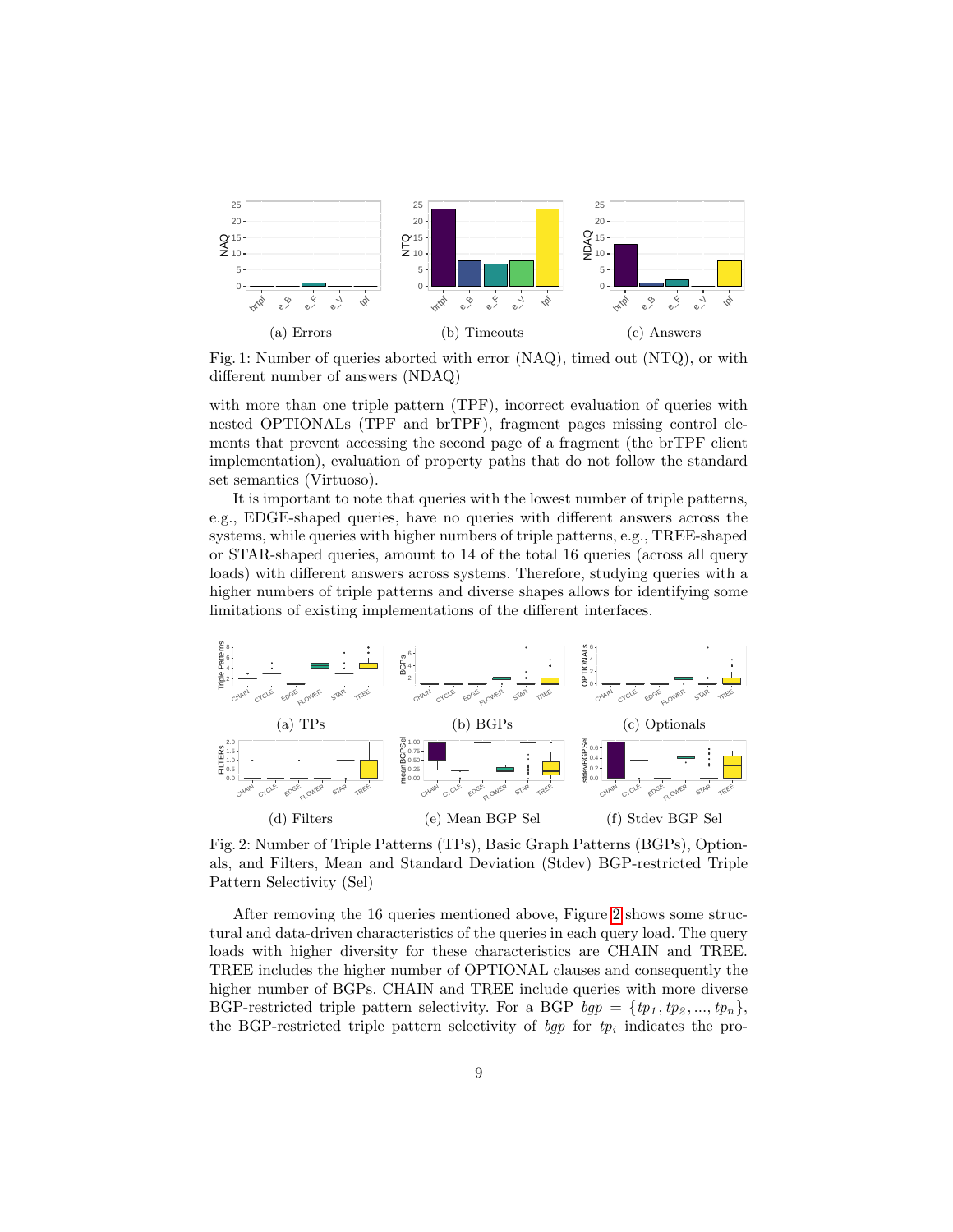portion of solutions for  $tp_i$  that are compatible with solutions for  $bgp$ . A high BGP-restricted triple pattern selectivity value indicates that most intermediate results contribute to the solution of bgp, while a low value indicates that there are many intermediate results that do not contribute to the solution of bgp.

#### 4.2 Single-Client Experiments

Performance. Existing benchmarks for SPARQL endpoints [\[3,](#page-15-8)[14,](#page-15-9)[15\]](#page-15-12) use metrics such as queries per second (QpS) and query mixes per hours (QMpH) for performance evaluation. Existing TPF and brTPF studies [\[8,](#page-15-1) [18\]](#page-15-0) employ queries per hour or throughput (QpH) metrics. All these metrics provide information with a very coarse granularity, i.e., just one number to describe how a system performed a query load. Figure [3](#page-9-0) shows some of these metrics for processing all single-client query loads. According to these results, the system that perform the best is the Fuseki endpoint  $(e_F)$ . Moreover, the performances of brTPF and TPF are very similar.

<span id="page-9-0"></span>

Fig. 3: Total ET, Queries per Second (QpS), and Query Mixes per Hour (QMpH) for different interfaces

However, having a single number that summarizes the performance of the systems across the query loads may hide some interesting facts. In particular, we have no information about how each system performs queries with specific shapes. Figure [4](#page-10-0) therefore shows the query execution time (ET) represented with a boxplot for each query shape and system. EDGE- and CHAIN-shaped queries are performed faster by Blazegraph, Fuseki, and brTPF. Even if EDGEshaped queries have no binding-restricted requests, brTPF exhibits a slightly better performance than TPF. This shows that the brTPF client also includes further optimizations besides the binding-restricted requests, e.g., variables in the triple pattern are replaced by  $\mathscr{S}_{s}$ ,  $\mathscr{S}_{p}$ ,  $\mathscr{S}_{o}$  to reduce the data transfer. On the other hand, Virtuoso's performance for EDGE- and CHAIN-shaped queries is very low. This is evidenced by an execution time that is considerably higher than the ones of other endpoints for half of the queries. For CYCLE-shaped queries, endpoints perform better than TPF and brTPF. For STAR-shaped queries, Virtuoso performs better than others. However, it is also worth noting that TPF and Blazegraph have quite a high number of outliers for this shape. For TREEshaped queries, Fuseki performs the best. TPF and brTPF have a quite large variance between execution times for this shape. For this reason, we conclude that one should not use TPF and brTPF for processing TREE-shaped queries.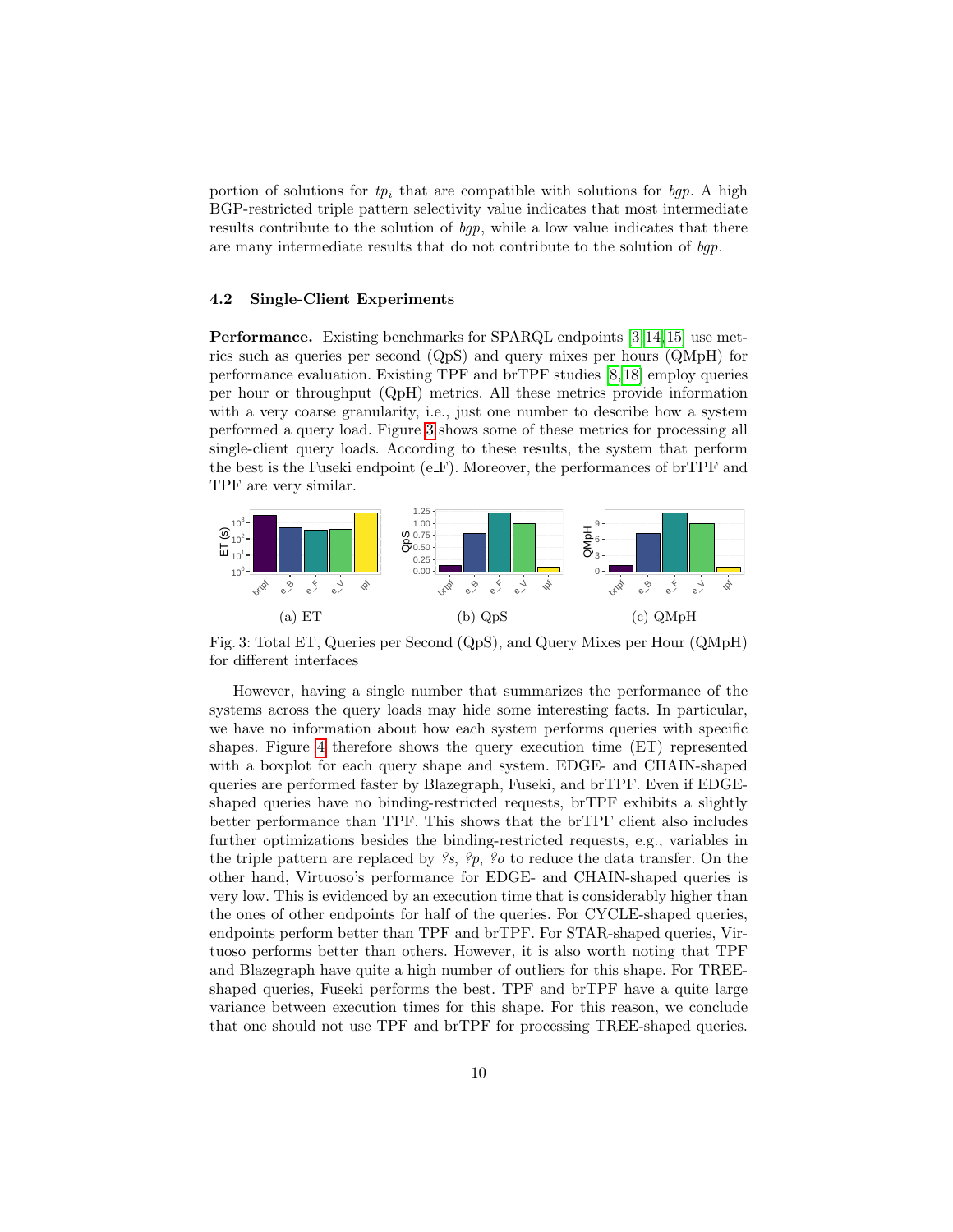For FLOWER-shaped queries, Fuseki provides the most efficient query processing. If we want to execute queries with characteristics as diverse as the ones in query load TREE (see Figure [2\)](#page-8-1), one would not choose the Blazegraph endpoint even if it has the best overall performance according to Figure [3.](#page-9-0) Figure [4](#page-10-0) also shows that the shape of the issued queries affects the query processing performance for each system.

<span id="page-10-0"></span>

<span id="page-10-2"></span>Fig. 4: ET per query shape for interfaces

Network Load. Figure [5](#page-10-1) shows the average number of requests (NH) and average amount of data transferred from the servers to the clients (NRKB) per interface as studied earlier [\[8,](#page-15-1) [18\]](#page-15-0). NH and NRKB are independent from the endpoint used; the TPF interface has the higher NH and NRKB, while the endpoint interface has the lowest.

<span id="page-10-1"></span>

Figure [6](#page-11-0) shows the number of transferred kBs from the server (NRKB) and from the client (NSKB) represented as a boxplot for each system and query load. Each query load has very different values for NRKB and NSKB. Naturally, the endpoints transfer considerably less kBs for both metrics. Relative values across interfaces are consistent except for the FLOWER- and STAR-shaped queries. While the endpoints have similar NSKB and higher NRKB values for STAR-shaped queries, the TPF and brTPF interfaces end up having considerably more data transfer for the FLOWER-shaped queries. This suggests that such queries result in a high number of intermediate results consistently with the BGP-restricted triple pattern selectivity reported for this query load in figures [2e](#page-8-2) and [2f.](#page-8-3) The number of HTTP requests (NH) is constant and amounts to one for the endpoint interface as expected, while it is higher for the brTPF and TPF interfaces. Moreover, it increases with respect to the number of triple patterns included in the query for brTPF and TPF interfaces. In general, an endpoint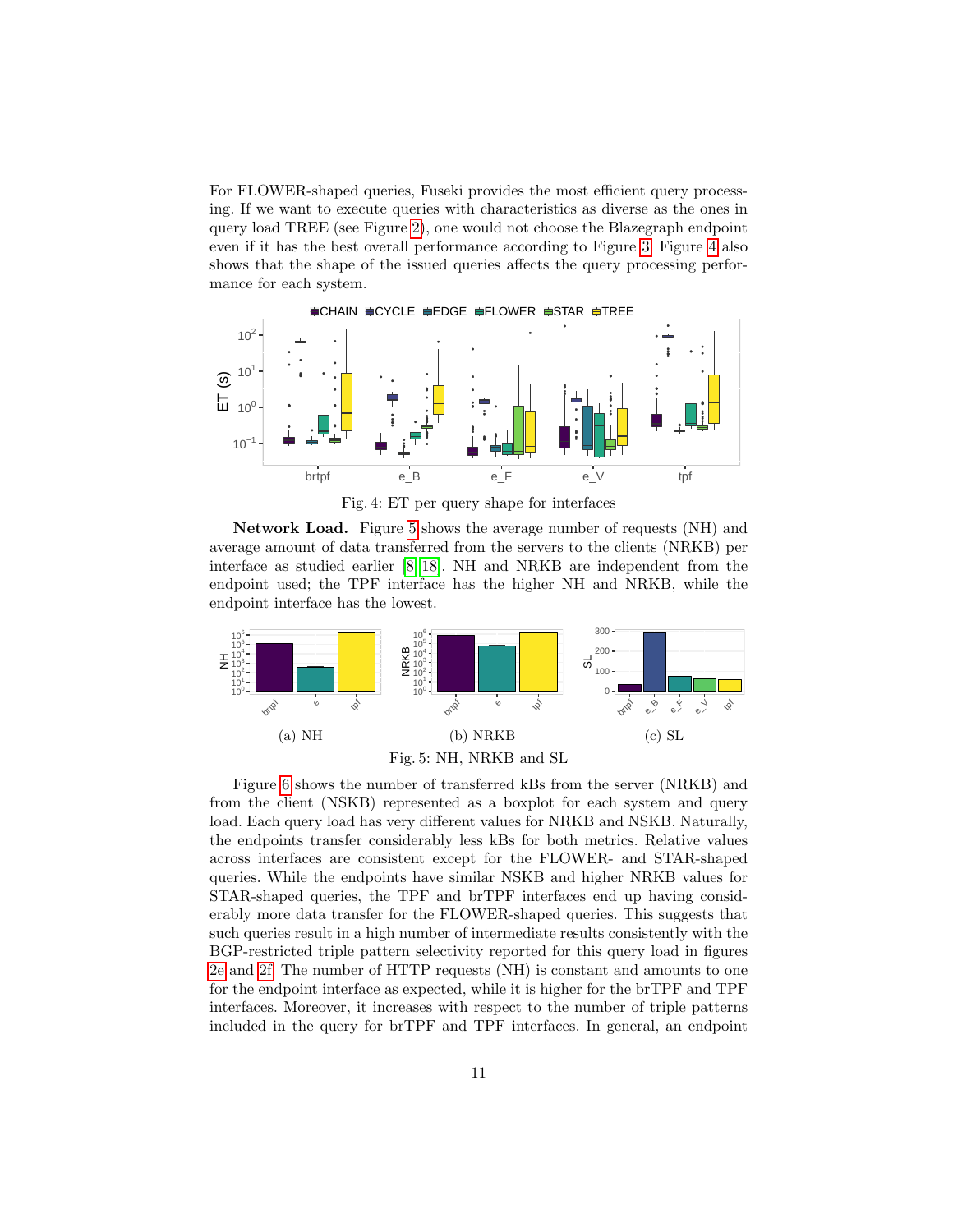<span id="page-11-0"></span>



is the best performing interface and TPF is the worst performing interface for metrics related to the network load.

CPU Load. Figure [5c](#page-10-2) shows the CPU usage by the servers. While, overall, the endpoints use more CPU, using a Virtuoso endpoint uses nearly the same CPU as using a TPF server. A comparable CPU usage for Virtuoso suggests that by utilizing indexes and efficient query plans, it might be possible to achieve good CPU utilization while supporting complete SPARQL specification.

#### 4.3 Multiple Clients

To stress the systems with multiple concurrent clients, we have executed experiments with 1, 16, 32, and 64 clients. We have processed Equal and Proportional query loads and report execution time (ET) that is the time elapsed since the beginning of processing the query loads until all the clients are done. In the figures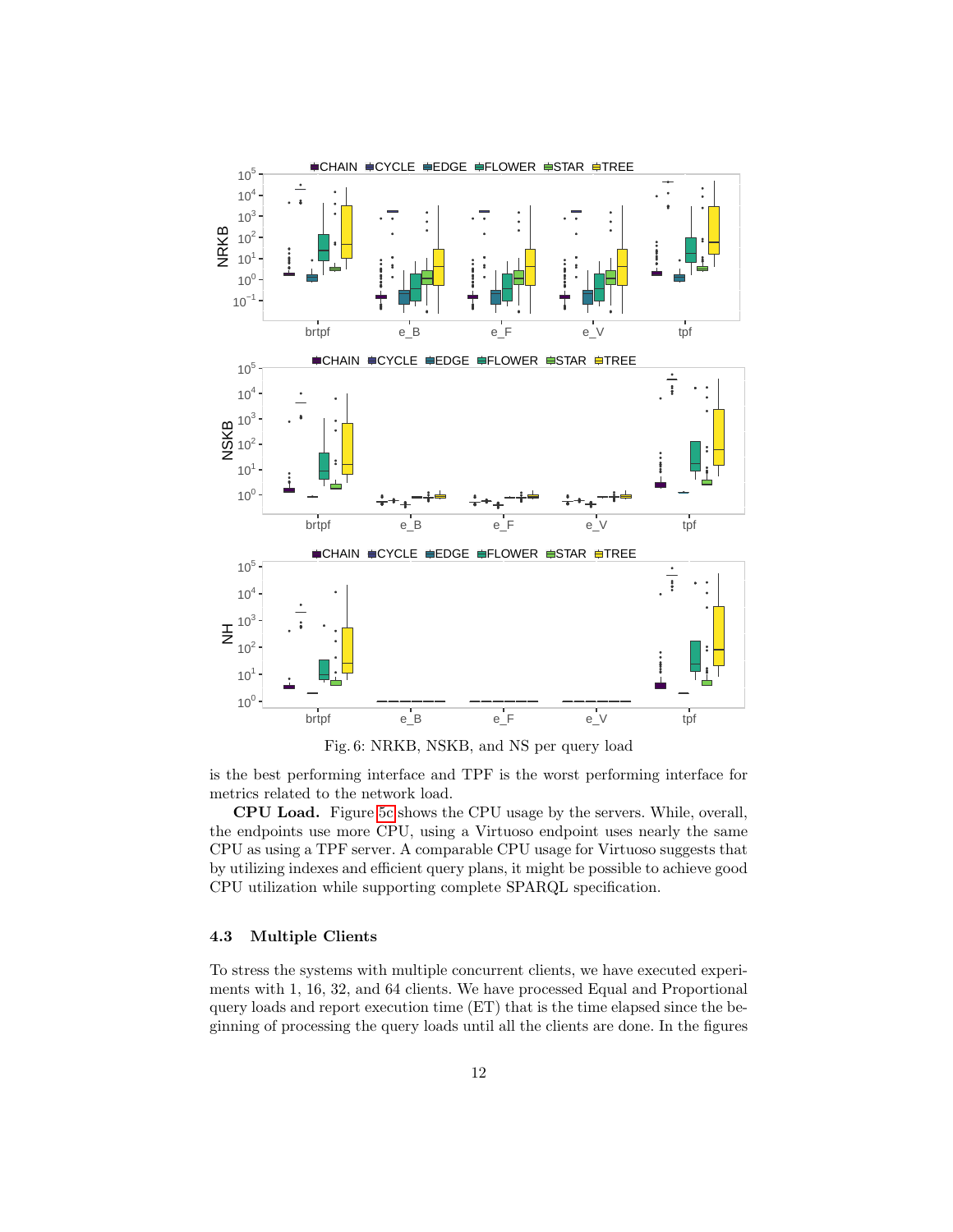with box-plots, we show the distribution of the metrics in the query load. The results illustrate the trade-offs of using the different interfaces and endpoints.

Performance. While TPF and brTPF are designed to reduce the server load, they also considerably increase the execution time of queries. brTPF and TPF result in higher numbers of query timeouts than the endpoints (see Figure [7a\)](#page-12-0).

<span id="page-12-1"></span><span id="page-12-0"></span>

Fig. 7: Total Number of Timed out Queries (NTQ) and Execution Time (ET) for 1, 16, 32, and 64 clients

Figure [7b](#page-12-1) shows the execution time as traditionally presented in existing studies [\[8,](#page-15-1) [18\]](#page-15-0). For the endpoint interface, Fuseki achieves the best performance while Blazegraph shows the worst performance. Moreover, we can see that there are no changes in the relative performance of the endpoints for different number of clients except for 1 client, where Blazegraph performs slighly better than Virtuoso.

Figure [8](#page-12-2) illustrates the execution time when each server is allocated 8GB of main memory instead of 21GB to assess whether the allocated memory to the server makes any difference. The execution times have a very similar trend compared to the execution times presented in Figure [7b.](#page-12-1) The only difference is that Virtuoso cannot handle 32 and 64 concurrent clients with 8GB of main memory.

<span id="page-12-2"></span>

Fig. 8: Total ET for 1, 16, 32, and 64 clients (8GB of main memory)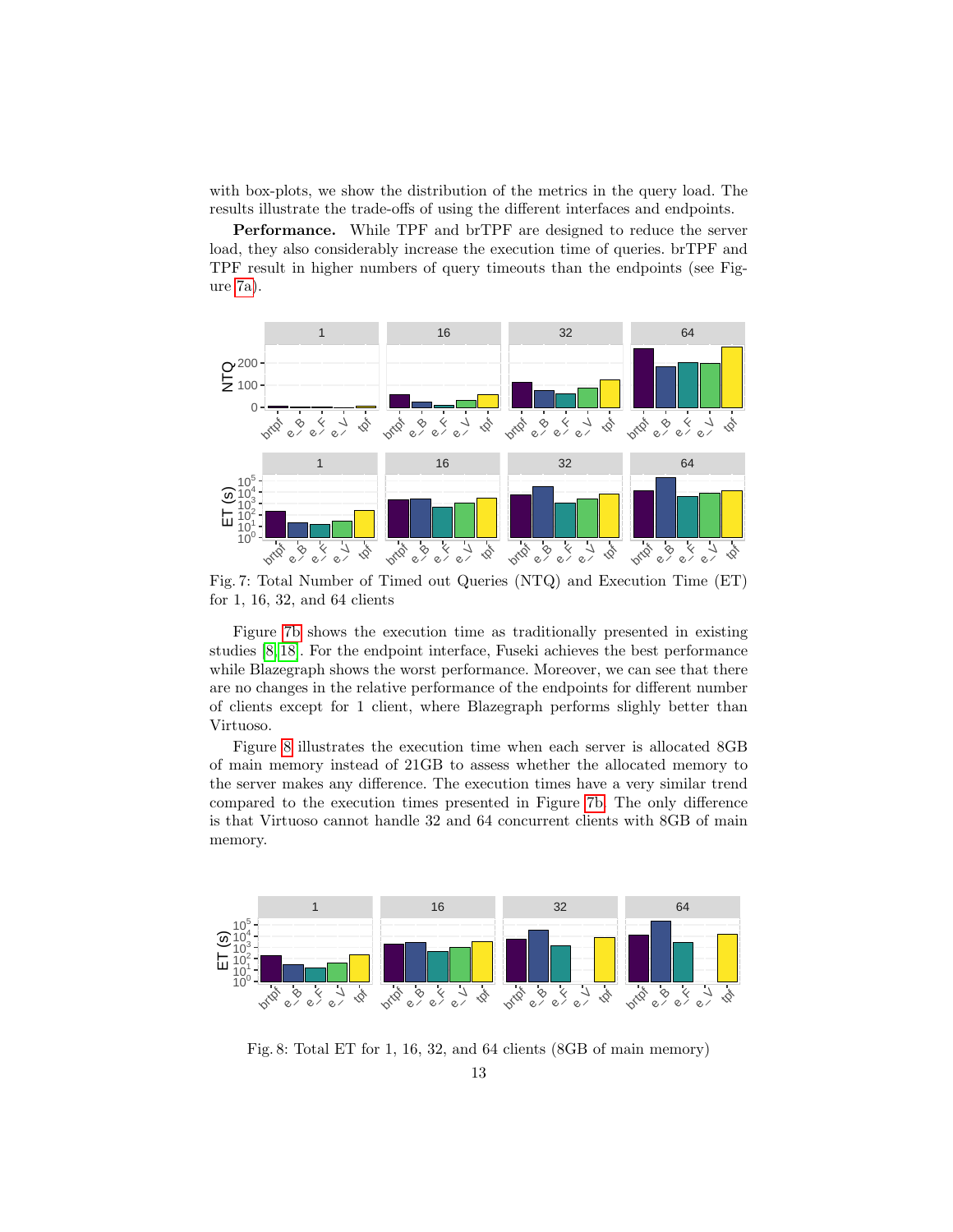<span id="page-13-0"></span>

Fig. 9: ET per approach and query load for 1, 16, 32, and 64 clients

Figure 9 presents the execution time of the interface and backend combinations in a finer granularity for each query load and query shape. As shown in the figure, the endpoint interface produces the best performance when there is only a single client, which is in line with what we have seen with our single-client evaluation. However, when there are at least 16 clients, Fuseki and Virtuoso perform better than the other interfaces. Moreover, the advantages of Fuseki and Virtuoso are greater for the Equal query load, which shows that more complex queries, e.g., with more triple patterns, are processed more efficiently by these systems.

**Network Load.** Our experimental evaluation shows that there is a great difference in the number of bytes the clients receive (NRKB) for each of the different interfaces (Fig. 10). While NRKB naturally increases as the number of clients increases, the increment is more considerable for the TPF and brTPF interfaces.

<span id="page-13-1"></span>

Fig. 10: NRKB for 1, 16, 32, and 64 clients

**CPU Load.** Figure 11 shows the average CPU loads of the servers. All the systems have more CPU load as the number of clients increases, the Blazegraph endpoint is the one that is affected the most. From using slighly more CPU than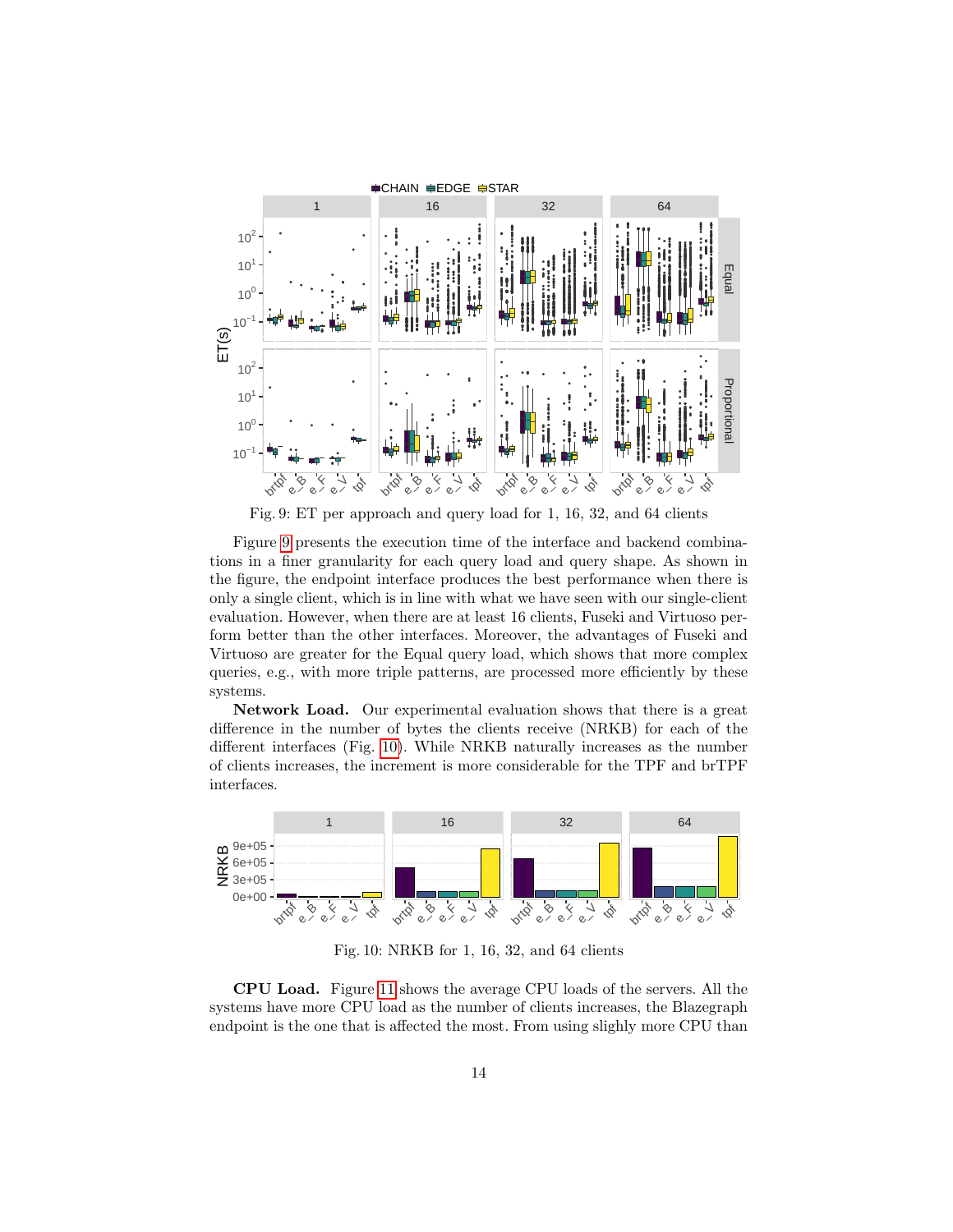<span id="page-14-1"></span>

Fig. 11: Average CPU usage for the servers and their backends for 1, 16, 32, and 64 clients

Virtuoso and slighly less CPU than the TPF and brTPF interfaces for 1 client, it ends up using considerably more CPU than any other system. The difference between the CPU loads of endpoints is quite significant between 1 client and 16 clients, but not so much when the number of clients is further increased. For Virtuoso, later increases are so small that they are even smaller than the increases experienced by TPF and brTPF. For 32 and 64 clients, the CPU usage for all the systems, except Blazegraph, is quite similar.

### <span id="page-14-0"></span>5 Conclusion

In this paper, we presented an in-depth experimental evaluation of the state-ofthe-art interfaces for querying linked data based on real query logs. We assessed the effect of query shapes on the performance of these interfaces.

The single-client evaluation results suggest that the shape of the query has a non-negligible effect on the performance of the interfaces. In addition, for complex query shapes like FLOWER and TREE, the Fuseki endpoint provides the best performance in terms of execution time, network load, and CPU load.

Our experiments clearly demonstrate that if the expected number of concurrent clients is not high, all the endpoints perform similarly well. However, if we examine the query loads and query shapes, we notice that such similarly good performance is due to Virtuoso processing the most complex query shapes more efficiently, while Fuseki processes the most simple query shapes more efficiently. While Fuseki handles the increase in the number of clients well, Blazegraph's performance deteriorates fast and Virtuoso aborts if less than 21GB of RAM are available. Differently from previous evaluations, our evaluation shows evidence that SPARQL endpoints can scale better than the TPF and brTPF interfaces, as is the case for Fuseki. For complex shapes, the difference in performance is considerably higher, and in such cases Fuseki represents a clearly better choice than the other systems. As future work we plan to study the performance of existing LDF interfaces for more complex configurations, which would include higher number of clients, more diverse query loads, other triple stores, networks with varying and controlled delays, and use of HTTP cache.

Acknowledgments. This research was partially funded by the Danish Council for Independent Research (DFF) under grant agreement no. DFF-4093-00301B and Aalborg University's Talent Management Programme.